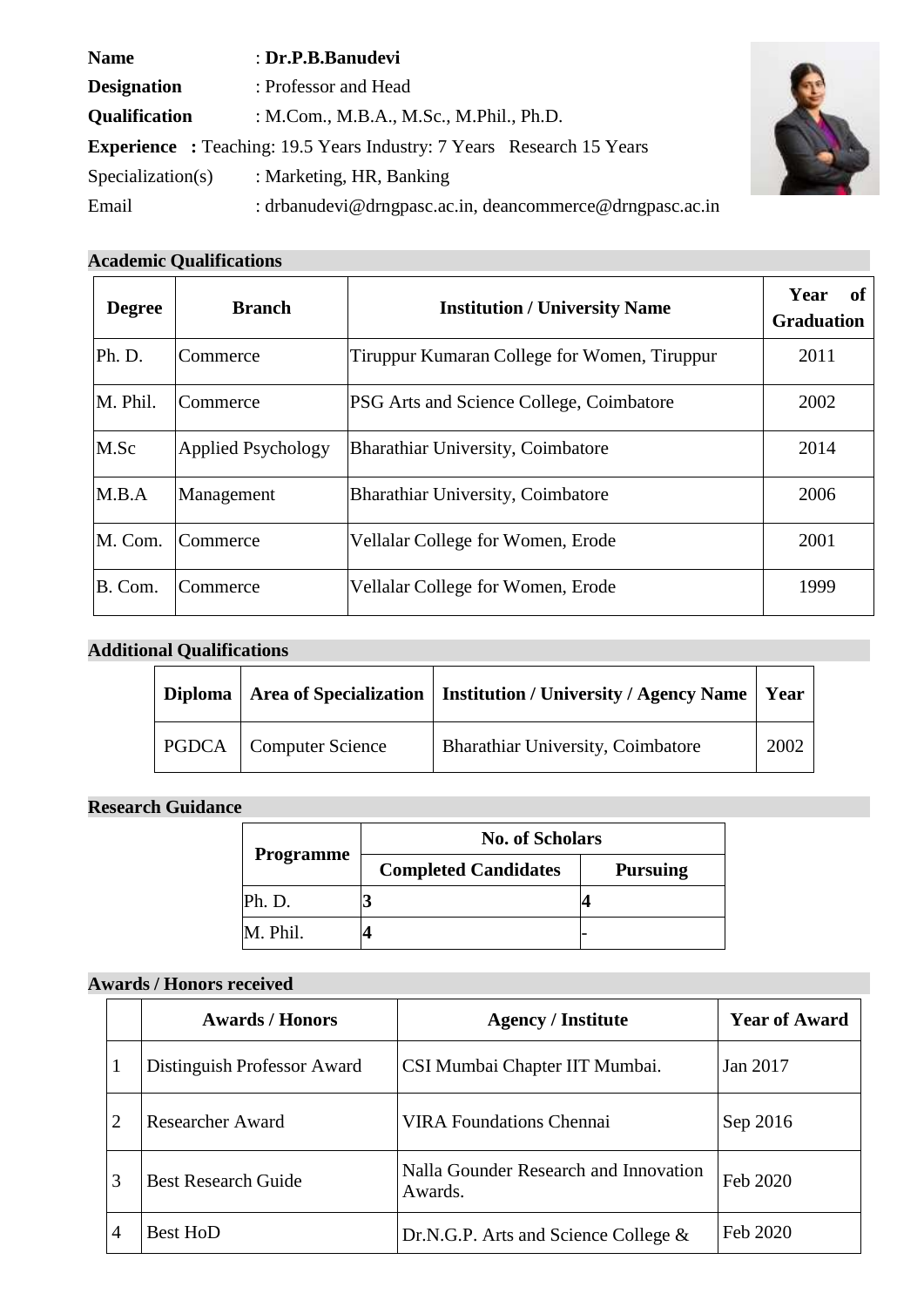| (Faculty of Commerce)                            | Achievers Club of college.         |          |
|--------------------------------------------------|------------------------------------|----------|
| Best Department for the<br>Academic Year 2019-20 | Dr.N.G.P. Arts and Science College | Feb 2020 |

#### **Research Publications**

#### *International:*

- Mrs.P.Dhanya, Dr.P.B.Banudevi "**A Study on Customers Awareness and Perspectives towards selected Small Finance Banks in Coimbatore City**", Journal of Applied Research Vol: 5, Issue No:10, pp: 50-53, Oct.2019.ISSN Print 2394-7500, ISSN Online 239423945869.
- Dr.P .B.Banudevi, Mrs.P.Dhanya "An **Empirical Study on the Threats and Challenges to Small Finance Banks with Special Reference to Coimbatore City**", EPRA International Journal of Research and Development Peer Reviewed Journal, Vol: 4, Issue No:09, pp 86-90, Sep 2019. ISSN: 2455-7838.
- Dr. P.B. Banudevi, Mrs. V.Sengani "**Impact of NPAs on Return of Banks in India with Special Reference to Scheduled Commercial Bank"**, Studies in Indian Place Names with

UGC Care Approved International Indexed and Refereed Journal Vol: 40 Issue No:13, pp 2048- 2052, Feb 13, 2020, ISSN: 2394-3114.

- Dr. P.B. Banudevi, T. Vasumathi "**Influence of Television Advertisement on the Buying Behavior of Children Products in Coimbatore District, A Study"**, Research Review International Journal of Multidisciplinary, Vol.03, Issue No.06, pp. 223-230 June 2018 ISSN: 2455-3085.
- Dr. P.B. Banudevi , Mrs. T. Vasumathi "**Impact of Television Advertisement on the Buying Behavior of FMCG Customers in Coimbatore District a Study**", International Journal of Research in Applied Management Science and Technology,Vol.03, Issue No-02,pp. 223-230, April-June 2018, ISSN: 2455-7331.
- Mrs. T. Vasumathi, Dr. P.B. Banudevi, "**The Major Factors Influencing Parents Buying Behavior of Children Products"**, Researchers World: Journal of Arts, Science and Commerce, Vol. IX, Issue No.02, pp. 91-97, April 2018 [1], E-ISSN: 2229-686, ISSN: 2231- 4172.
- Dr. P.B. Banudevi, Mrs. P. Dhanya "A **Study on Performance Evaluation of Selected Diversified Equity Mutual Funds in India.**" International Journal for Science and Advance Research in Technology, Vol.3, Issue.No.12, pp771-774. Dec 12, 2017. ISSN (online): 2395- 1052.
- Dr. P.B. Banudevi, Mr. G. Shiva "**Impact of Cashless Economy on Common Man in India**" in Shanlax International Journal of Commerce, Vol.5, and Issue.No.1, pp 76-78, Sep 14, 2017, (ISSN: 2320-4168; UGC Approved Journal No.44120).
- Dr. P.B. Banudevi, Ms. P. Bavithra "**Effect of Demonization in Indian Biscuit Companies"**, International Journal of Research in Commerce, Economics and Management, Vol.7, Issue No. 9, pp 120-121, Sep 2017, ISSN: 2231-4245.
- Dr.P.B. Banudevi, Ms.P. Janani "**A Study on Usage of Mobile Learning Applications Among College Students in Coimbatore North Zone",** Researchers World: Journal of Arts, Science and Commerce, Vol. VII, Issue No.2 (2), pp. 67-70, April 2016 [67] ISSN: 2231-4172.
- Dr. P.B. Banudevi, Ms. P. Janani "**A Study on Awareness and Performance of Marketing Blog Through Online Websites"** IOSR Journal of Mobile Computing & Application (IOSR- JMCA), Volume 3, Issue 5, pp 21-24, Jul. - Aug. 2016 e-ISSN: 2394-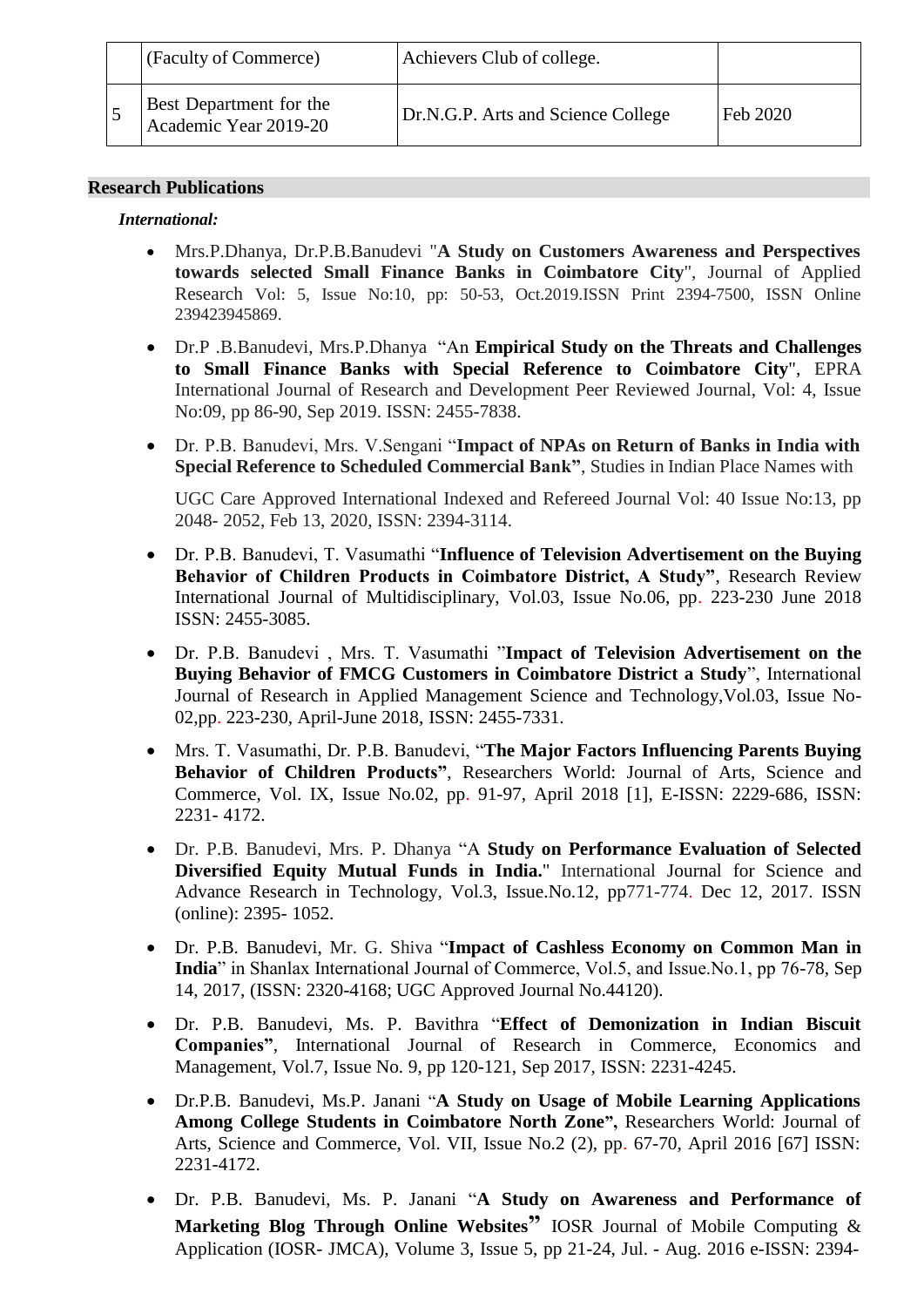0050, P-ISSN: 2394- 0042.

- Ms. K. Kavitha, Dr. P.B. Banudevi, "**A Study on Internet Usage among Higher Secondary Teachers in Matriculation School with Special reference to Coimbatore City",** International Journal of Business and Administration Research Review**,** Volume 1, Issue 12, pp 175-1177, Oct-Dec 2015 E- ISSN-2347-856X ISSN-2348-0653.
- Ms. K. Kavitha and Dr. P.B. Banudevi, "**An Empirical Study on School Students Mentality of Government School Teachers in Coimbatore City",** International Journal of Engineering, Research and Management**,** Volume 2, Issue 7, pp 40-41, July 2015 ISSN-2349-2058.
- Dr. P.B. Banudevi, Ms. Kalaiyarasi, M. Rajan "**A Cardless Cash Withdrawal with Special Reference to Private Sector Banks- SWOT Analysis"** International Journal of Emerging Research in Management and Technology, Vol 05, Issue 07, pp 184-187, July 2015 ISSN 2278-9359
- Dr. P.B. Banudevi , N. Ilango and Ms. Kalaiyarasi M Rajan "**A Study on the Social and Economic Conditions of the Workers Engaged in the Coir Industry in Pollachi Taluk-An Analytical Perspective**", International Journal in Management and Social Sciences, Volume 03, Issue 07, pp 63-67, July- 2015 ISSN: 2321-1784.
- Dr. P.B. Banudevi and Dr. D. Parasakthi, "**A Study on Consumer Perception towards Service Quality Attributes (SQA) Between Public Sector and Private Sector Banks in Coimbatore"** AARF-GE-International Journal of Management Research, Vol. 2, Issue 10, pp. 242-246. Sep 2014. ISSN: 2321-1709.
- Dr. P.B. Banudevi and Mr. N. Ilango, "**An Analysis on the Investment Attitude of Women Towards Different Sources of Securities- A Factor Analysis Approach with Special Reference to Tirupur District"** Intercontinental Journal of Marketing Research Review, Vol. 2, Issue 1, pp. 01-05, Jan-2014. ISSN: 2321-0346 Online ISSN: 2347-1670- Print.
- Dr. P.B. Banudevi , Mrs. V. Sengani and Mrs. K. Bagyalakshmi, "**An Exploratory Study on Efficiency and Solvency Position of Aluminum Industry (With Special Reference to Bharath Aluminum Company Ltd)** , International Journal of Scientific Research Vol. 3, Issue 12, pp. 08-09,Dec 2014. ISSN: 2277-8179.
- Dr. P.B. Banudevi, **"Bank Customer Satisfaction for Bancassurance Products in India**", The International Journal's Research Journal of Commerce & Behavioral Science Vol. 2, Issue 3, pp. 17 – 22, Jan-2013. ISSN: 2251-1547.

#### *National:*

- Dr. P.B. Banudevi, Mr. R.B. Syed Ahammed Jalalutheen, **"Employee Engagement Under COVID-19 Threat: An Empirical Study among Employees of Automobile Industry**" in **Chennai City** JuniKhyat (UGC Care Group I Listed Journal) Vol-10 Issue 8, No.11,pp 159- 167, August 2020, ISSN: 2278-4632.
- Dr. P.B. Banudevi, Mr. G. Shiva "**Understanding the Financing Challenges Faced by Startups in India"** Published in Journal of Management and Science, Vol. 4, Issue No .1, pp 129-131, Dec 2019. ISSN: 2250-1819.
- Dr. D. Parasakthi, Dr. P.B. Banudevi, "**A Study on Customer Awareness and Brand Preferences towards Small Cars in Coimbatore District",** Indian Journal of Applied Research, Vol. 4, Issue 9, pp. 73-75, Sep-2014. ISSN -2249-555X.
- Dr. P.B. Banudevi, Mr. N. Ilango "**The Organized Retail Market**" Paripex Indian Journal of Research, Vol 3, Issue: 1, pp 115-117, January 2014. ISSN – 2250 –1991.
- Dr. Rachel Nancy Philip, Mrs. P.B. Banudevi **"Health Insurance In India"** The Economic Challenger, Vol 09, Issue 36, pp 63-65, Sep-2007.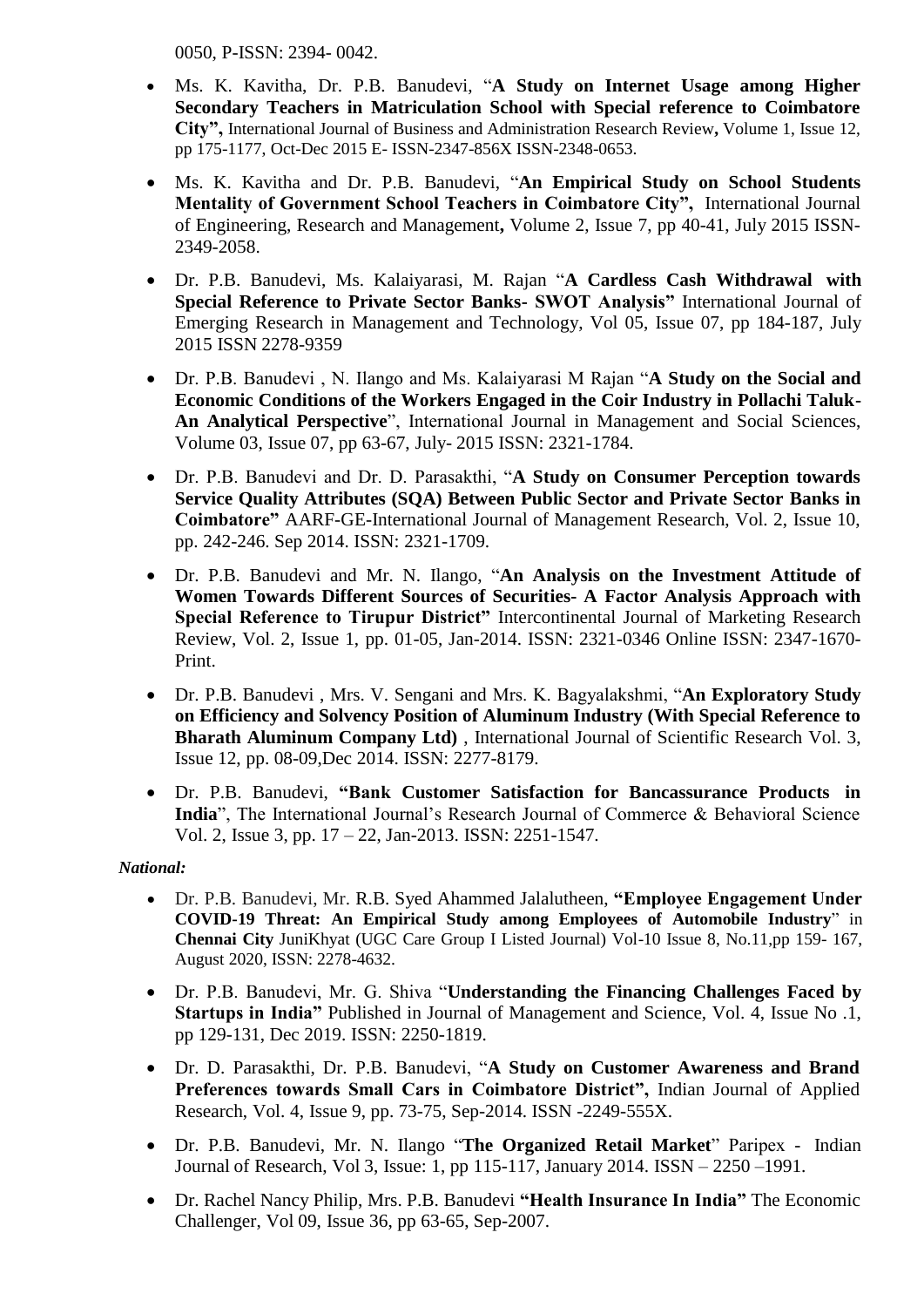#### **Conference Publications: International /National Proceedings**

- Dr. P.B. Banudevi, Mr. G. Shiva "**Consumer Buying Behavior Towards Organic Foods in Coimbatore Region",** International Conference on Emerging Trends and Innovative Strategies in Social Media Marketing, Vol. I, Issue No, pp. October 2017 ISBN: 978-93- 5288-003-4.
- Dr. P.B. Banudevi, Mr. G. Shiva "**A Study of Attitude and Work Commitment of Teachers Towards Teaching Profession"** in Primax: International Journal of Human Resource, Vol No 4, pp 5-6, Issue No: 02, Jan-June 2017. ISSN: 2348-0483.
- Dr. P.B. Banudevi Chapter in Cashless India and Financial Inclusion title "**A Study on Customer Awareness on Green Banking Initiatives in selected private sector banks** with special reference to Coimbatore City" Sakthi Publisher Chennai., pp.181-188, Sep 2017. ISBN: 978-93-81899-80-9.
- Dr. P.B. Banudevi**,** Dr. D. Parasakthi **"Innovative Thoughts in Learning",** International Conference on Quality Changes through Research - Experiences, Expectations And Enhancement, Dr. N.G.P College of Education & Dr. N.G.P. Arts and Science College, pp 800-804. Mar 14 & 152014.ISBN: 978-81-920808-5-7.
- Dr. P.B. Banudevi**,** Dr. D. Parasakthi **"Dimensions of Organizational Culture in Higher Education Institutions**, Two-Day International Conference on Human Resource Management in Higher Education, St. Joseph's College of Commerce, pp 48-55, Mar 13, 2014. ISBN:978- 81-924180-2-5.
- Dr. P.B. Banudevi**,** Dr. D. Parasakthi **ECT E-learning – Open Sources,** National Conference on Emerging Education Models for 21st Century Leaner, Association of Principals of colleges of Bharathiar University and UCG HRDC, pp124-127,1-Aug-15.
- Dr. Karpagam, Dr. P. Banudevi**"Indian Women and Entrepreneurship"**, Three-day International Conference on Go Global Changes and Challenges in Education Employment and Entrepreneurship, Nehru Group of Institutions, pp 15-16, 19,20 & 21st July2012.

#### **Presentations in Conference**

- "**Micro small and medium enterprise in the global economy**", in one day international conference at PSGRK on January 3rd - 2020.
- "**Impact of NPAs on Return of Banks in India with Special Reference to Scheduled Commercial Bank**", Paper presented in One-Day International Conference at Government Arts College, Dharmapuri on December 16 & 17<sup>th</sup> 2019.
- "**E-Governance Reforming Government Through Technology"**, One-Day International Conference at Bharathidasan College of Arts & Science, Ellispettai, Pallapalayam, on September 12, 2018.
- "**Understanding the Financial Challenges Faced by Startups in India**, paper presented in National Level Conference on Impact of Startups on Indian Economic Growth at SNMV College of Arts and Science Institute of Management on January 05, 2018.
- "**Quality Concerns Indicators in Teacher Education: A Study,** paper presented in International Conference on Interdisciplinary Research Innovations in Science and Humanities (IC –IRISH 17)" at Nehru Arts and Science College on Nov 29 & 30, 2017.
- "**Does Goods and Services Tax (GST) Lead to Indian Economic Development"** Paper presented in International Conference on Contemporary Issues in Agriculture, Engineering, Management, Information Technology & Life Sciences at Nehru College of Management on May 11-15, 2017.
- **"Virtual Marketing: The Current Scenario of Indian Business Environment",** at Sri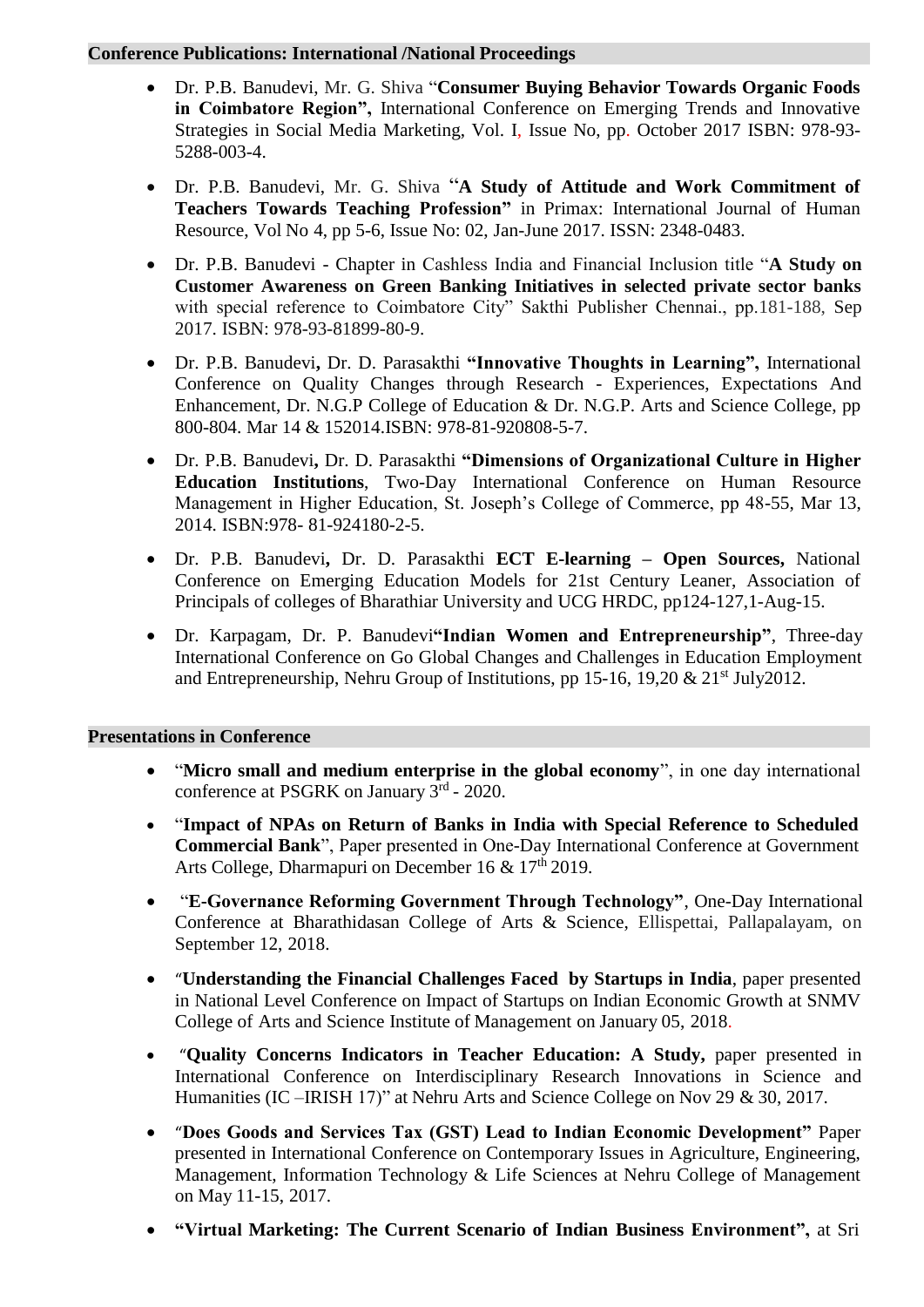Ramakrishna College of Arts and Science for Women, Coimbatore, on March 09, 2017.

- **"Employment Opportunities, Professional Assignments and Skill Development in Digital India",** at International Conference, at Vellalar College for Women, on Feb 10, 2017.
- **"Evaluation Reforms for Quality Education in Higher Education Institutions",** National Level Seminar on Student participation on quality enhancement– Tools for Student Empowerment at Rathnavel Subramaniam College of Arts and Science on February 02&03, 2017.
- "**Activities Causing Global Warming and Climate Change", Second** International Conference on Corporate and Business Response to Climate Change-From Awareness to Adoption (Transcending the Boundaries) held at the Department of Commerce, Periyar University on March  $9<sup>th</sup>$ -11<sup>th,</sup> 2016.
- "**Investment Avenues for Indian Investors**", Two-Day International Seminar on Emerging Trends in Personal Financial Management Sree Saraswathi Thyagaraja College, Pollachi, Feb 26<sup>th</sup> & 27<sup>th</sup>, 2016.
- "**SEBI - An Overview**", UGC Sponsored Tenth International Seminar on Financial Markets: Issues & Challenges - Bharathidasan University, Trichy, Jan 10&11, 2015.
- "**Blooming Opportunities in Health Care Sector",** Tiruppur Kumaran College for Women, Tirupur Oct 06, 2006.
- "Information Technology in Banking", Vellalar College for Women, Erode Feb 6<sup>th</sup> & 7<sup>th</sup> 2004.
- **"Emerging Trends in Banking and Finance",** Providence College for Women, Coonoor on Jan 13, 2004.
- "**Challenges & Opportunities for Developing Countries**", P.R. Institute of Management, Thanjavur, Feb 06-07, 2004.
- **"Human Resource and Stress Management",** K.S.R. Arts and Science College, Tiruchengode, 09-Oct-2003.
- **"Information Technology in Marketing",** Kongu Arts and Science College, Erode, 13 Sep – 2002.

#### **Participation in Conference**

- **"Transforming Quality of Teaching by Adopting and Innovating ICT Tools &**  Techniques", Sri Ramakrishna College of Arts & Science, Coimbatore, 21<sup>st</sup> -22<sup>nd</sup> 2022.
- **"Future of Virtual Currency in Digital India", S**ri Ranganathar Institute of Polytechnic College, Coimbatore, June 23, 2020.
- **"Emotional Intelligence-Personal and Professional Excellence",** NIFT-TEA College of Knitwear Fashion, Tiruppur, June 22, 2020.
- **"Updating Research Profile amidst Covid -19",** Sri Amaraavathi College of Arts and Science, Karur on June 22, 2020.
- **"E-Quiz on Financial Management – A Conceptual View",** Arignar Anna Government Arts College, Cheyyar on May 29, 2020.
- **"Managing your Finance and Investments during Covid-19",** Vel Tech High Tech Dr. Rangarajan Dr. Sakunthala Engineering College on May 27, 2020.
- **"Impact of Startups on Indian Economic Growth"**, SNMV College of Arts andScience Institute of management, Coimbatore, on Jan 5, 2018.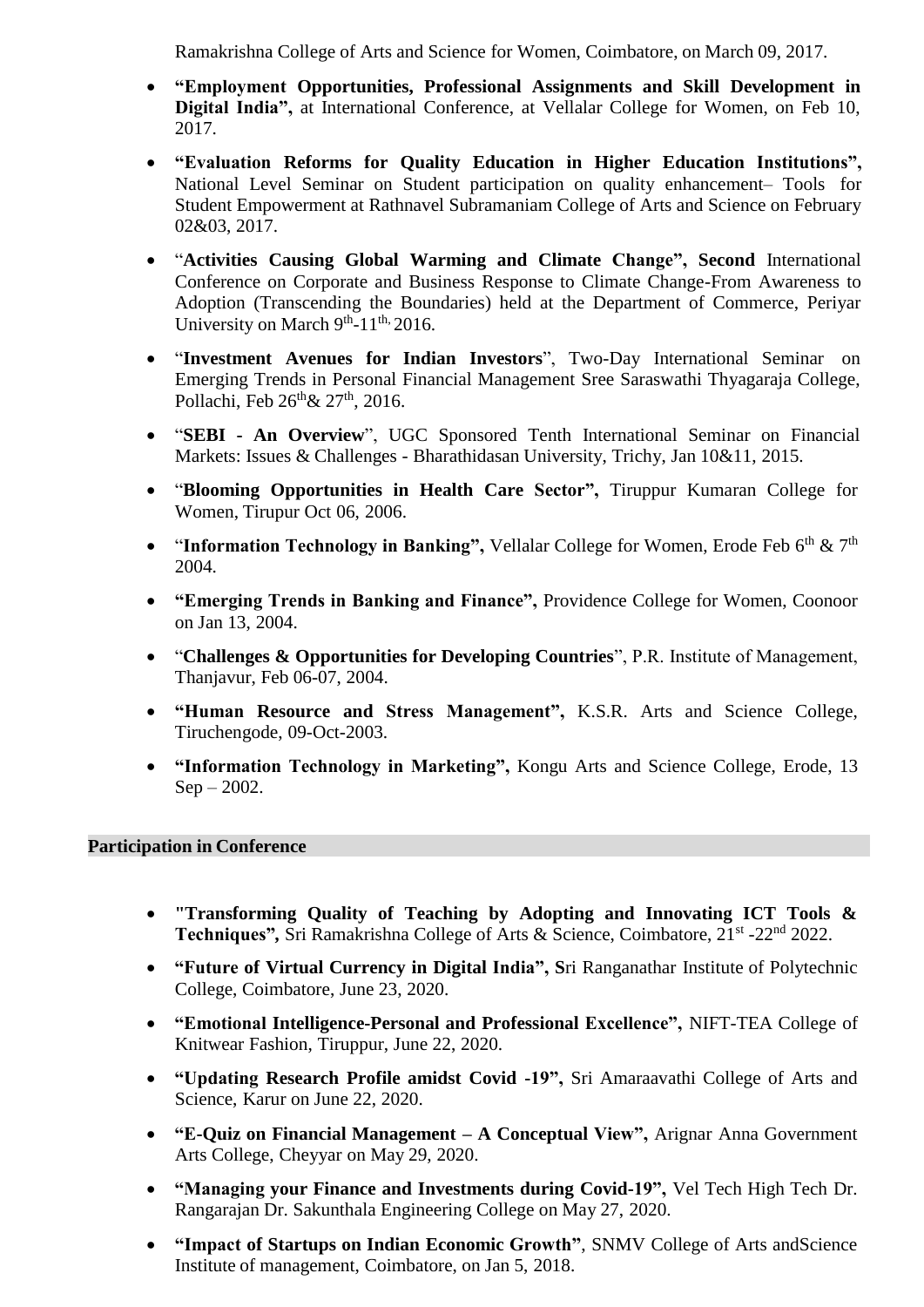- **"The promise of ICT for Quality Improvement in Higher Education",** at Sri Ramakrisha College of Arts and Science for Women, Dec 07 & 08, 2017.
- "**GST in India: A Key Tax Reform**, Dr. N.G.P. Arts and Science College, Sep 20, 2017.
- **"Promotion of Excellence in Higher Education",** at Kovai Kalaimagal College of Arts and Science, Coimbatore, March 25, 2017.
- **"Future Direction of Monetary Policy and RBI Initiatives",** at Dr. N.G.P. IT, Sep 09, 2016.
- **"Revamping Commerce Curriculum",** PKR Arts College for Women, Mar 22nd-23rd 2016.
- **"Strategic Innovations in Logistics & SCM",** Dr.G.R.D. College of Science, Feb16, 2016
- **"Methodological Issues in Commerce Research",**Sree Narayana Guru College, Jan06, 2015.
- **"Consumer Protection",** Kaamadhenu Arts & Science, Sathyamangalam, Feb 14, 2015.
- **"18th ISTE TN & P Section Annual Convention for Faculty Members",** KPR Institute of Engineering and Technology, Coimbatore during Dec  $10^{th}\&11^{th}$ , 2015.
- **"Indian Insurance Industry: Sustainability in the Era of Globalization",** GRD School of Commerce and International Business, March 13, 2014.
- **"Emerging Trends in Brand Management",** SNR Institute of Management, March 15, 2014.
- "**Integrating Humanistic Values and Social concerns with Technical Education",** PSG College of Technology, Feb 07, 2014.
- **"Problems of Women Entrepreneurs in Coimbatore with Special Reference to Coir Spinning",** Kongu Engineering College, Erode Mar 08, 2013.
- "**Impact of Globalization on service sector",** Erode Arts College, Erode on Feb13, 2004.
- **"Empowering Youth against High Risk Behavior",** LRG Govt. Arts College for Women, Tirupur, Oct 04, 2004.
- "**Overcoming Stress – The New Corporate Mantra"**, Sri Ramakrishna College of Arts & Science for Women, Coimbatore March 01, 2002.
- **"Information Technology and Commerce",** Sri Ramakrishna College of Arts & Science, Coimbatore, Feb 06, 2002.

#### **Participation in Workshop**

- Participated in "**One day Workshop on "Goods and Services Tax**" by GST Academy of Excellence, Dr.N.G.P Arts and Science College (Autonomous), Coimbatore on August  $6<sup>th</sup>$  2019.
- **"Research Methodology for Women Scholars"** at St. Joseph's College of Commerce, Bangalore on Sep  $17<sup>th</sup> - 23<sup>rd</sup>$ , 2018.
- **"Structural Equation Modeling- Application of AMOS Software**", at Rathinam College of Arts and Science, Coimbatore on July 21, 2018.
- **"NLP for educators Organized by Society of Amaranthine Educators**", at Happy Valley Business School, Coimbatore on August 18, 2018**.**
- "Intellectual Property Rights and Innovations", at Dr. N.G.P. IT, on Aug 20<sup>th</sup>, 2016.
- **"Excellence in Youth Leadership",** at Kongunadu Arts & Science College, Coimbatore on Dec31,2014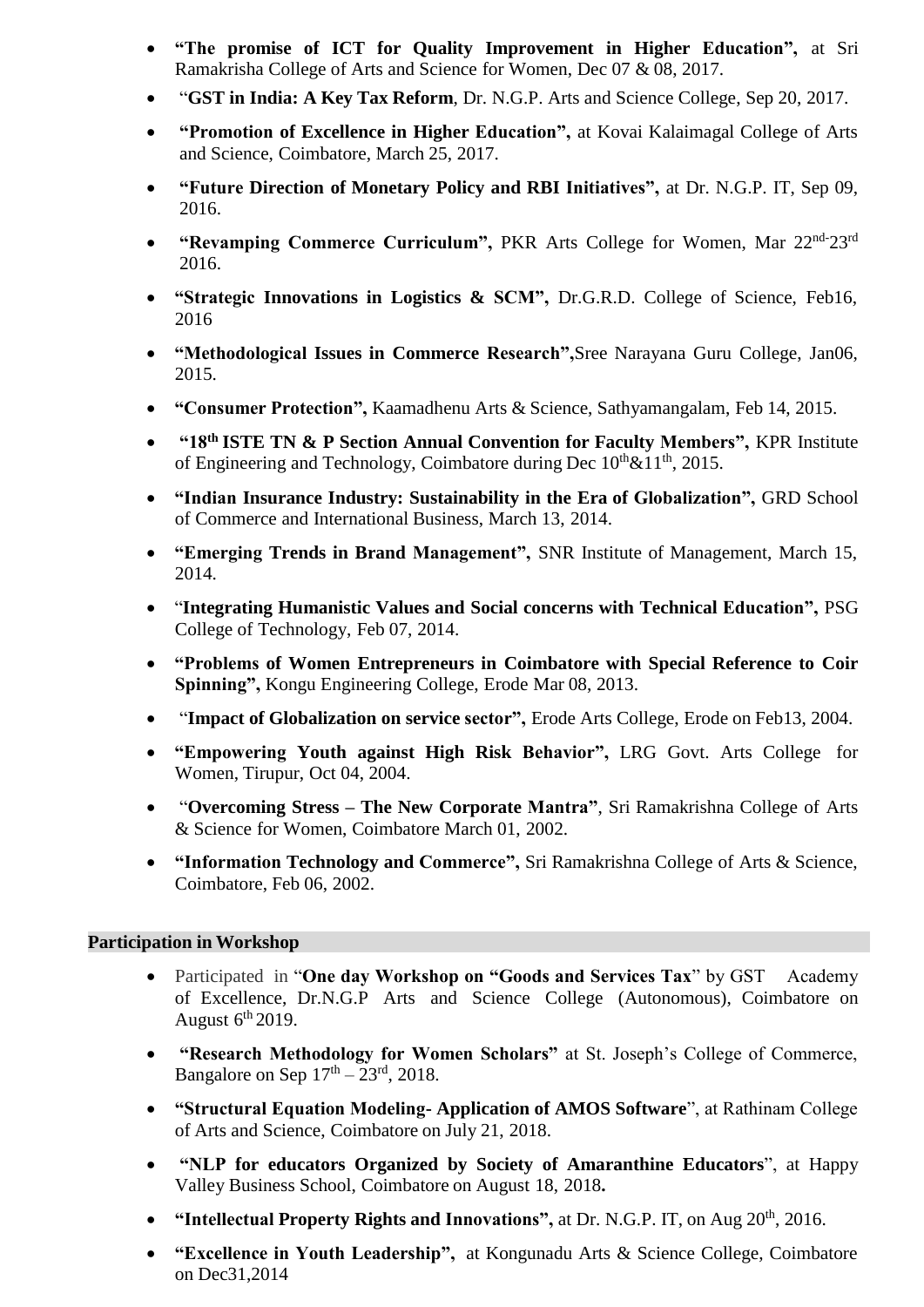• **"Art of Research",** at PSG College of Technology, Coimbatore on Aug 24, 2013.

#### **Participation in Orientation Programme / Short Term Courses / Certificate Course**

- "**Environmental Education "Refresher Course (UGC,-Academic Staff College),** Bharathiar University, 26 May to 15 June 2004 and obtained Grade A.
- NPTEL Online Certification **"Behavioral and Personal Finance"** Jan-Mar2020.
- Attended Bharathiar University ten days RUSA Programme on "**Social Media Digital Marketing"** from August 10- 21.2020.
- STTP on Implementation of Outcome Based Education to Enhance the quality of HEI's from July 15-21, 2020.
- Online FDP on "Industry 4.0 Technologies for Non-Computing Disciplines" held from July 27 – 31 - 2020.
- AICTE sponsored 6 day online STTP on "Implementation of Outcome Based Education to Enhance the Quality of HEIs from July 15- 21, 2020.

#### **Book Chapters Publications**

- Dr. P.B. Banudevi **Micro and Macro Economics** in Shanlax Publication ISBN 978-93- 90082- 69-8.
- Dr. P. B. Banudevi **Chapter in "Personal Financial Management"** title "Investment Avenues of Indian Investors" ISBN: 978-81-908718-8-4.
- Associate Editor for conference proceedings Intercollegiate Paper Presentation on **"Emerging Trends in Marketing"** on Jan 28, 2004.
- Editor for **Department Newsletter** published every year at Dr.N.G.P. Arts and Science College from 2013 onwards.

#### **Participation in Faculty Development Programme**

- Five-day FDP on " **(ATAL) Academy Online Elementary FDP on "National Level Workshop on Case Study Writing",** St. Joseph's College of Commerce  $(Autonomous)$ , October  $25<sup>th</sup> - 29<sup>th</sup>$ , 2021
- Seven-day FDP on "**Outcome Based Education - A Paradigm Shift,** Christ College of Science and Management, June  $04<sup>th</sup>$  -11<sup>th</sup>, 2020.
- **"NAAC Revised Accreditation Framework and OBE Assessment Methodology"**, Seven- day FDP, Dr. N.G.P. Arts and Science College,  $27<sup>th</sup>$  May - 2 June 2019.
- **"Virtual Teaching",** Two-Day Online FDP organized by Teaching Learning center of CIT, Coimbatore from April  $20^{th}$  -  $21^{st}$ , 2020.
- **"Quality Initiatives in Higher Education",** Seven-day Online FDP, Consortium of Colleges, April  $13th - 20<sup>th</sup> 2020$ .
- **"Quality Measures in Higher Education**", Seven day Faculty Development Programme on FDP at Dr.N.G.P. Arts and Science College, Coimbatore on Dec 03<sup>rd</sup> - 09<sup>th</sup>, 2018.
- **"The Promise of ICT usage for Quality Improvement in Higher Education**" at Dr. N. G. P. Arts and Science College, Coimbatore held on Dec 07 & 08, 2017.
- "**Financial modeling", PSG Institute of Management** held on Oct 24th and 25th 2013.
- **"Excellence in Research & Publication",** Kathir College of Engineering, Mar 23, 2013.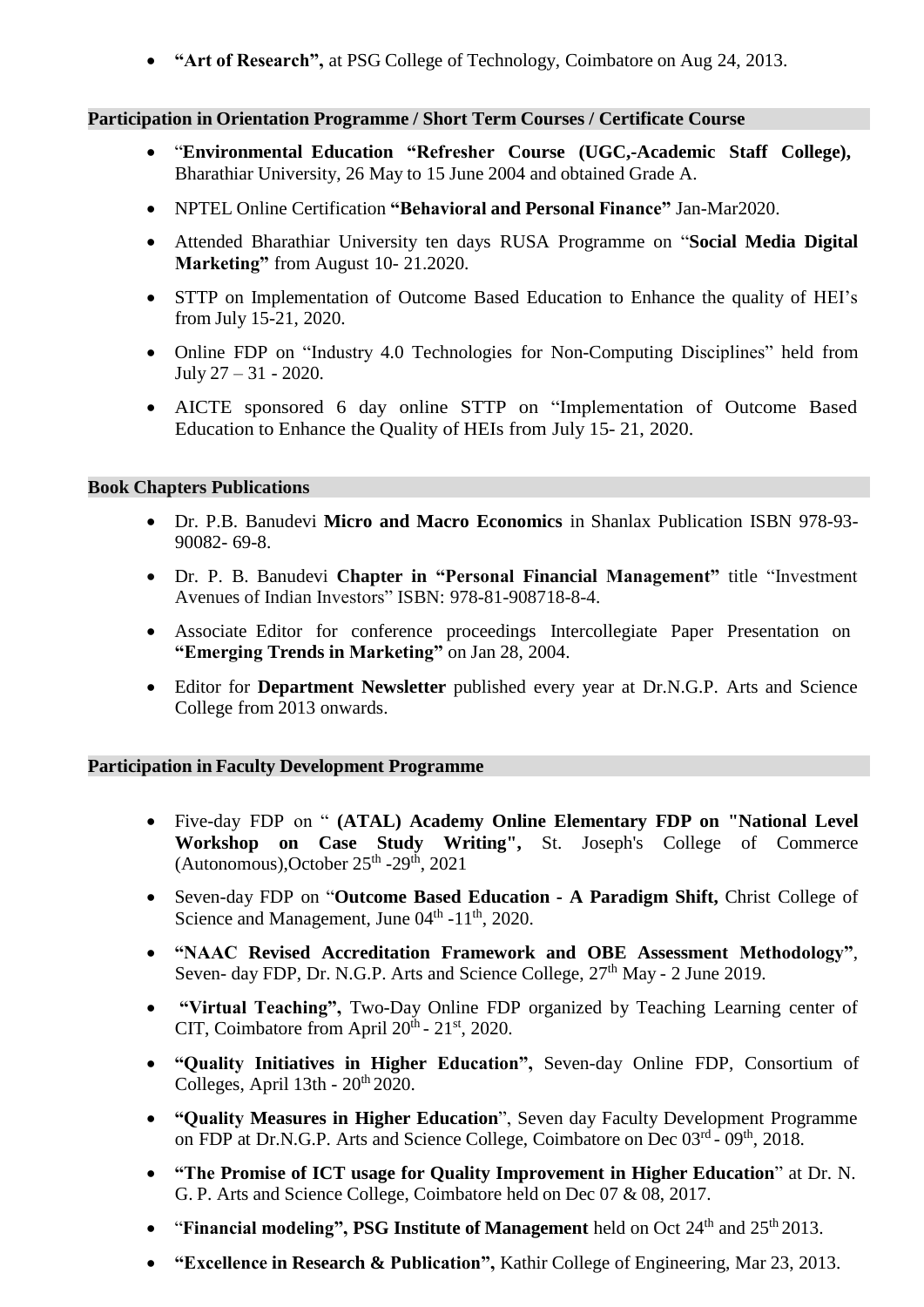- **"University Talks AIDS",** HRD Institute Madurai Sep 01, 2004.
- **"Capacity Building Programme",** Bharathiar University Aug 04, 2004.

#### **Conference / Seminar / Workshop/ Events Organized**

- Convener for National Conference on **"Implication of FINTECH in Indian Economy"** on March 04, 2020.
- Organizing Convener for organizing ICSSR Sponsored **"Two-Day National Workshop on Savings Avenues for Unorganized Working Women"** on Dec 5 th & 6 th 2019.
- Organizing Secretary in **Financial Literacy Forum** on "**Personal Finance and Family Budget | Investment and Savings | Banks and Insurance",** on Jan 10, 2017.
- Convener for National level **panel discussion "Effects of Demonetization in Indian Economy"** with Corporate Leaders on Dec 16, 2016.
- Faculty wise **Parent Teachers Association Committee** convener and conducted two meetings for every academic year from 2016 onwards.
- Convener for **Academic Career Development Center** of Dr. N.G.P. ASC and organized National Level Seminar on Career Opportunities and Higher Education during Feb 2020.
- Coordinator for **Higher Education Club** and conducted twenty events during the academic year 2018.
- Organizer for various outreach program extension with **Income Tax Department** and **India Post** -Head Post Office, Coimbatore,
- Organized co-curricular, debate, Group discussion, industry interaction and field visit, career awareness program and special lectures with workshop for department association students in Commerce Finance Department from the academic year 2013 onwards.
- **Faculty Development Coordinator** at Professional College in School of Management, various programs was conducted during 2011-13.

#### **Consultancy**

| <b>Nature of Consultancy   Client</b> |                                                 | <b>Completion Status</b> |
|---------------------------------------|-------------------------------------------------|--------------------------|
| <b>Production Planning</b>            | Aravinth Coir Spinning Mills.   Completed -2013 |                          |

#### **Invited Speaker: Session Chair in Conference / Seminar / Workshop**

- Invited guest for symposium of Commerce students "**Protants 20 for Budget 2021**" at KG College, Coimbatore on Feb 26, 2021.
- Invited guest for **Motivational session** for Department of Physics on **"Discover Your Treasure"** at Dr. N.G.P. Arts and Science College, Erode on Feb 04, 2020.
- **Invited guest speaker** for Department of Banking and Finance Association on "**Limitless Path to Excel in Commerce"** at Erode Arts and Science College, Erode on Feb 21, 2020.
- Invited as **keynote speaker and chairperson** for **National Conference** session on "**Development of Sustainable Tourism Policies"** at S.S. Dempo College of Commerce and Economics, Goa on Dec 17<sup>th, 2019</sup>.
- Invited guest for **Valedictory Address** in **State Level Intercollegiate Meet "MathFest 2019"** Organized by Department of Mathematics, Dr. N.G.P. Arts and Science College on Aug 21 2019.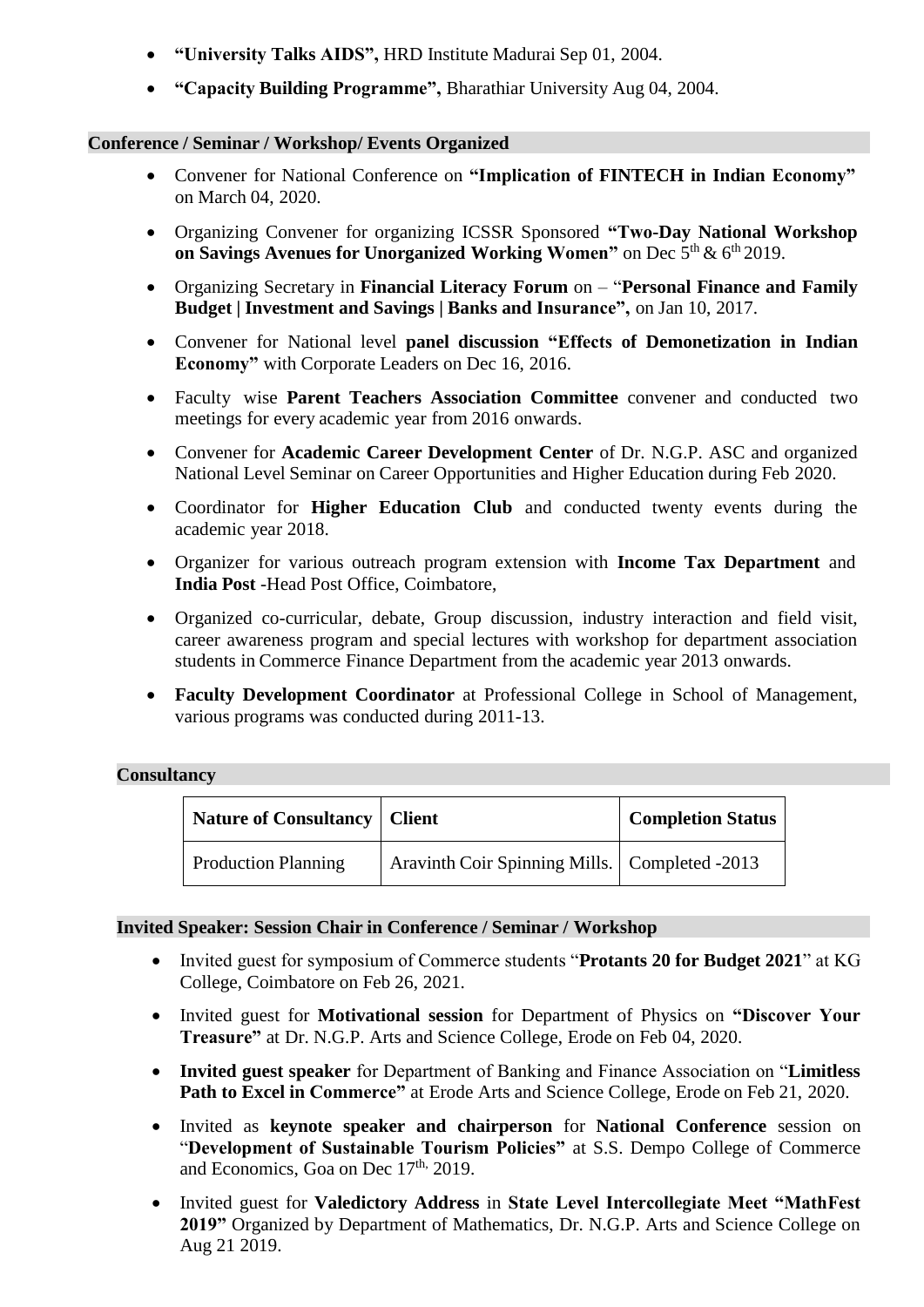- Invited as guest for **Department Inauguration** and Invited lecture on "**Career Opportunities and Financial Literacy**" to Department of Commerce Computer Application at St. Joseph College, Tirupur on July 16, 2018.
- Resource Person for second session for **International Seminar** on "**Innovation Ideas in Banking and Finance**" at Dr. S. N. S. College Rajalakshmi College of Arts and Science (Autonomous), Coimbatore on Aug 23, 2018.
- Guest Speaker on Technical Workshop on "**Guidelines for Research work**" at Vellalar College for Women (Autonomous), Erode on Sep 10, 2018.
- Invited Session Speaker for Seminar on "**Higher Education and Career Opportunities for Commerce Higher Secondary Students",** at Dr. N.G.P. School, July 2018.
- Special Lecture on "**Financial Literacy",** at Texcity Arts and Science College on Mar 07, 2018.
- Delegate for a session on **Impact of Demonetization on the real estate sector** at Dr. SNS Rajalakshmi College of Arts and Science, Coimbatore on Dec 31, 2017.
- Session 13 speaker on **Employment Opportunities theme -Professional Assignments and Skill Development,** conducted by Madras Development Society in Third World Tamils Economic Conference held in Chennai between Oct 1<sup>st</sup>-5<sup>th</sup>, 2016.

#### **Member in Academic Bodies**

- **Board of Commerce Finance Chairman,** Dr. N.G.P. Arts and Science College for Commerce Finance 2015 onwards.
- **Board of Banking and Insurance Chairman**, Dr. N.G.P. Arts and Science College for academic year 2015-16.
- Board of Commerce **Professional Accounting** and **Banking and Finance** Subject expert, **Erode Arts and Science College** for the academic year 2017- 2018 and 2017-2019.
- **External Board Member for Periyar University** affiliated colleges in Board of Studies for UG Commerce and for new courses under Commerce (Academic year: 2016-2020).
- **Board Member for Vellalar College for Women**, Erode in UG & PG in 2018 2021 as alumnus and subject expert for two period.
- **Board of studies external member at NGM Pollachi** UG-Professional Accounting-2016.
- **Member representative from Dr. N.G.P Arts** and Science College for Research scholar syllabus revision meeting at Bharathiar University Commerce School on 27<sup>th</sup> April 2018.
- **Doctoral Committee member for Commerce Research**, Bharathiar University from the Academic year 2012 onwards.
- **Question paper Board chairman for VLB Arts College** for the year 2017.
- **Question paper Board chairman for Vellalar College** for Women for the year 2018.
- **Question paper passing Board Member for Nehru College** of Arts Science, 2018-2020.
- Acted as **external examiner** for a candidate during the **Ph.D. Viva Examination at Karur,** Under **Bharathidasan University** 2017.
- Acted as **external examiner** for Four Candidates during the **Ph.D. Viva Examination at Salem** under **Periyar University** 2018 & 2019.
- Dr. N.G.P. Arts and Science College, Coimbatore appreciated with **'A' Grade in teaching learning process** during the Academic year 2018-20.